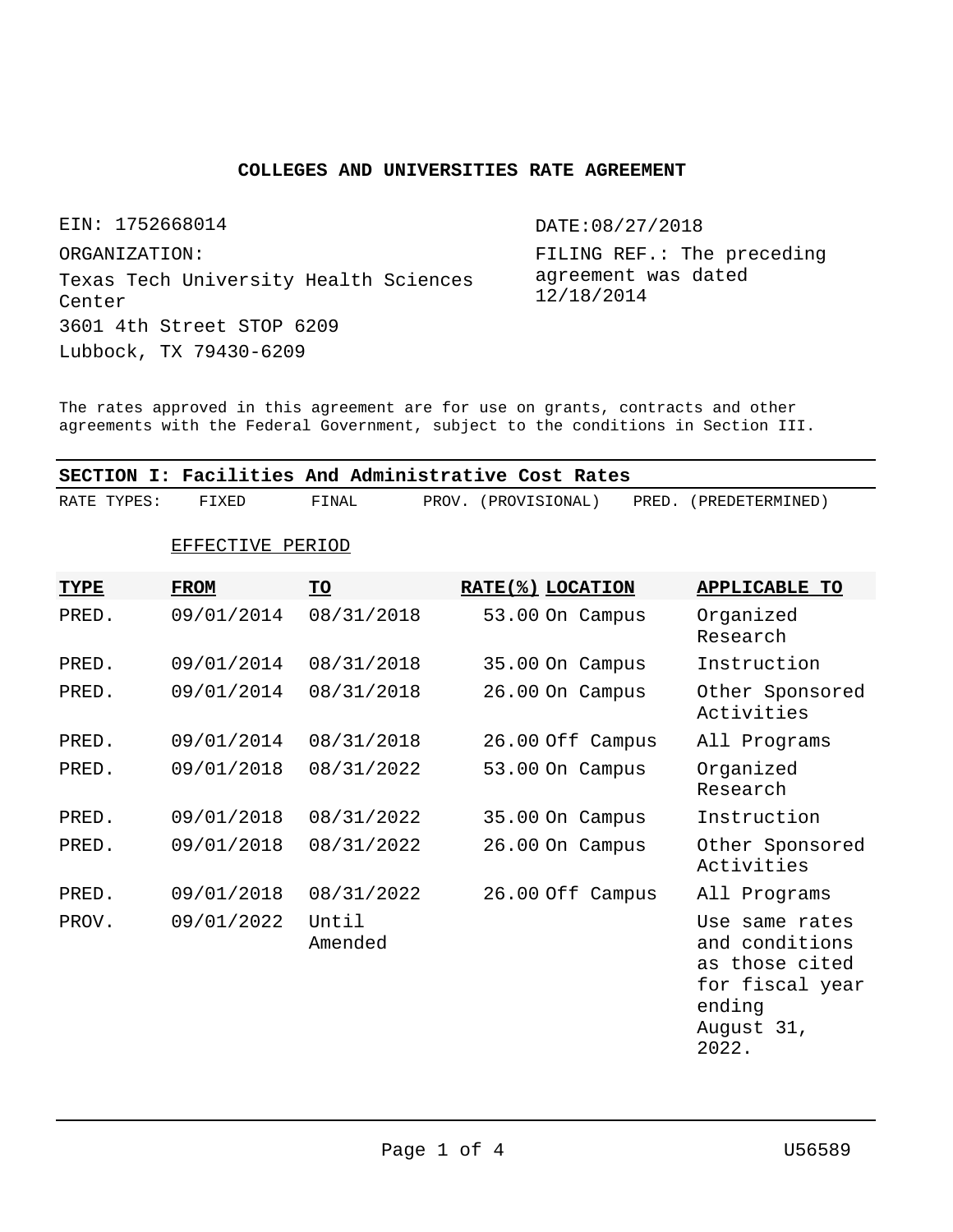## \*BASE

Modified total direct costs, consisting of all direct salaries and wages, applicable fringe benefits, materials and supplies, services, travel and up to the first \$25,000 of each subaward (regardless of the period of performance of the subawards under the award). Modified total direct costs shall exclude equipment, capital expenditures, charges for patient care, rental costs, tuition remission, scholarships and fellowships, participant support costs and the portion of each subaward in excess of \$25,000. Other items may only be excluded when necessary to avoid a serious inequity in the distribution of indirect costs, and with the approval of the cognizant agency for indirect costs.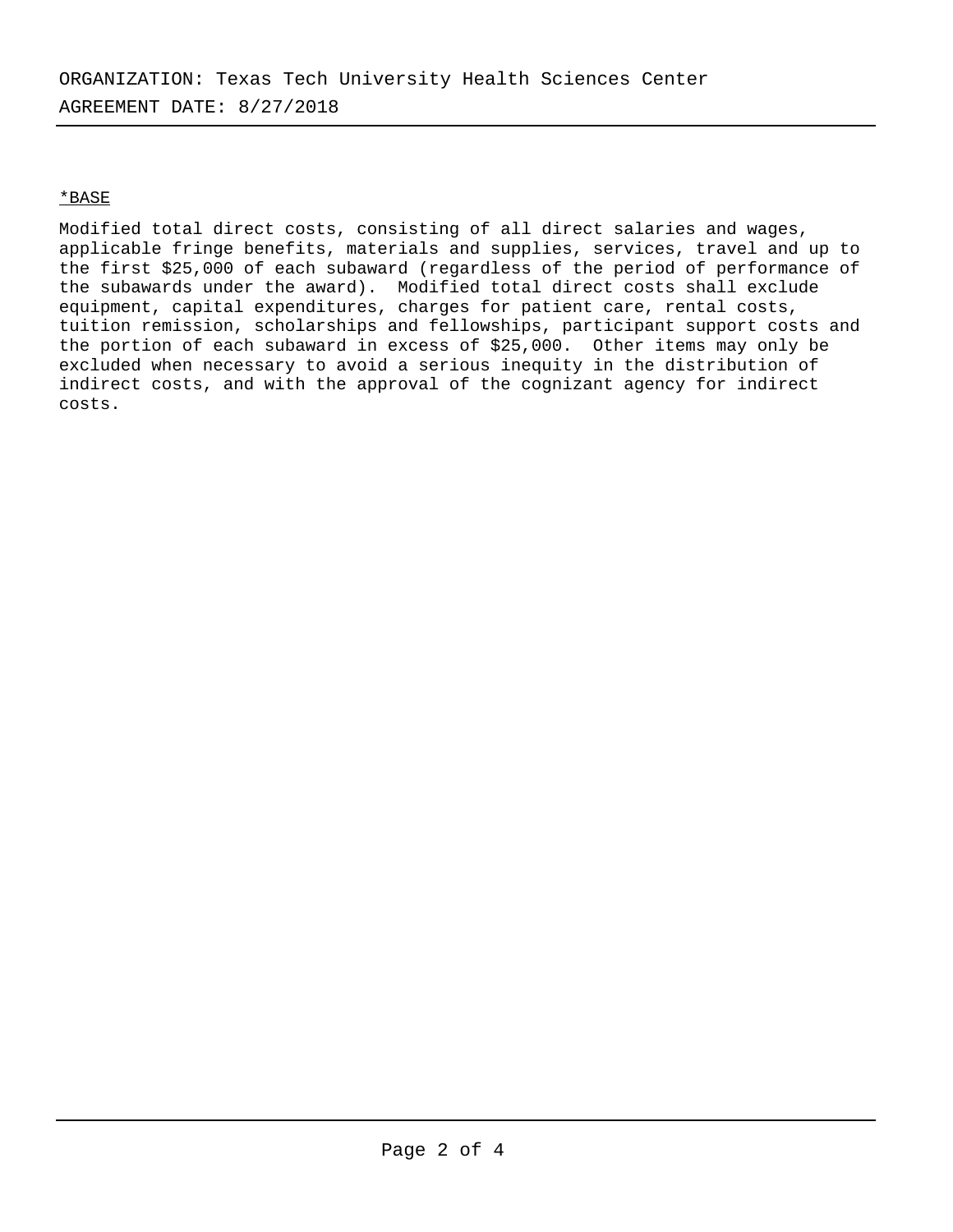AGREEMENT DATE: 8/27/2018

## **SECTION II: SPECIAL REMARKS**

## TREATMENT OF FRINGE BENEFITS:

The fringe benefits are specifically identified to each employee and are charged individually as direct costs. The directly claimed fringe benefits are listed below.

## TREATMENT OF PAID ABSENCES

Vacation, holiday, sick leave pay and other paid absences are included in salaries and wages and are claimed on grants, contracts and other agreements as part of the normal cost for salaries and wages. Separate claims are not made for the cost of these paid absences.

OFF-CAMPUS DEFINITION: For all activities performed in facilities not owned by the institution and to which rent is directly allocated to the project(s) the off-campus rate will apply. Grants or contracts will not be subject to more than one F&A cost rate. If more than 50% of a project is performed off-campus, the off-campus rate will apply to the entire project.

FRINGE BENEFITS:

| FICA                  | Retirement             |
|-----------------------|------------------------|
| Worker's Compensation | Life Insurance         |
| Health Insurance      | Unemployment Insurance |
| Lump Sum Vacation     |                        |

Per 2 CFR 200.414 $(g)$  - A rate extension has been granted.

Next Proposal Due:

The next indirect cost rate proposal based on actual costs for the fiscal year ending 08/31/2021 is due in our office by 02/28/2022.

Equipment means tangible personal property (including information technology systems) having a useful life of more than one year and a per-unit acquisition cost which equals or exceeds the lesser of the capitalization level established by the non-Federal entity for financial statement purposes, or \$5,000.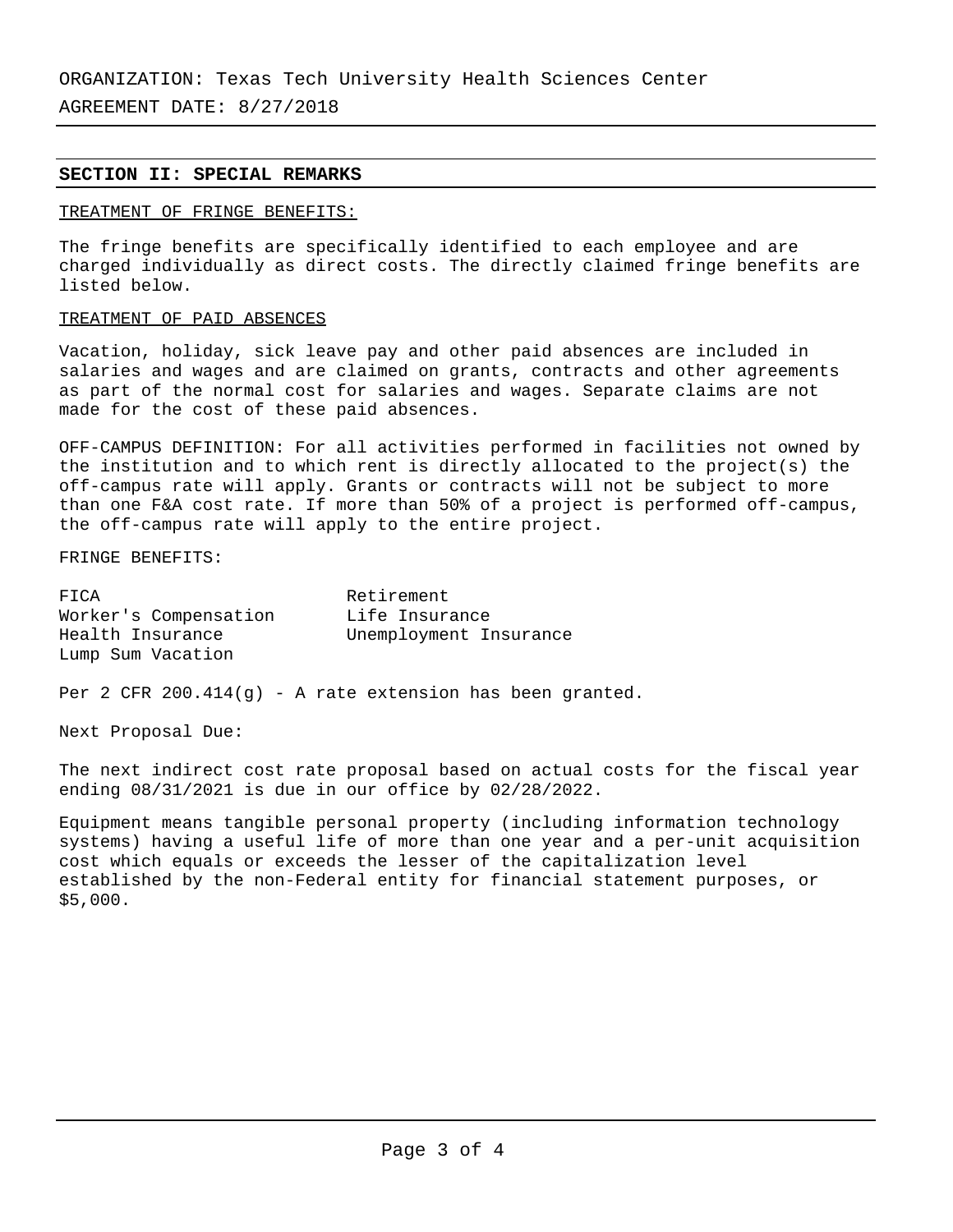AGREEMENT DATE: 8/27/2018

## **SECTION III: GENERAL**

#### A. LIMITATIONS:

The rates in this Agreement are subject to any statutory or administrative limitations and apply to a given grant,<br>contract or other agreement only to the extent that funds are available. Acceptance of the rates is subject following conditions: (1) Only costs incurred by the organization were included in its facilities and administrative cost pools as finally accepted: such costs are legal obligations of the organization and are allowable under the governing cost principles; (2) The same costs that have been treated as facilities and administrative costs are not claimed as direct costs; (3) Similar types of costs have been accorded consistent accounting treatment; and (4) The information provided by the organization which was used to establish the rates is not later found to be materially incomplete or inaccurate by the Federal Government. In such situations the rate(s) would be subject to renegotiation at the discretion of the Federal Government.

### B. ACCOUNTING CHANGES:

This Agreement is based on the accounting system purported by the organization to be in effect during the Agreement period. Changes to the method of accounting for costs which affect the amount of reimbursement resulting from the use of this Agreement require prior approval of the authorized representative of the cognizant agency. Such changes include, but are not limited to, changes in the charging of a particular type of cost from facilities and administrative to direct. Failure to obtain approval may result in cost disallowances.

#### C. FIXED RATES:

If a fixed rate is in this Agreement, it is based on an estimate of the costs for the period covered by the rate. When the actual costs for this period are determined, an adjustment will be made to a rate of a future year(s) to compensate for the difference between the costs used to establish the fixed rate and actual costs.

#### USE BY OTHER FEDERAL AGENCIES:

The rates in this Agreement were approved in accordance with the authority in Title 2 of the Code of Federal Regulations, Part 200 (2 CFR 200), and should be applied to grants, contracts and other agreements covered by 2 CFR 200, subject to any limitations in A above. The organization may provide copies of the Agreement to other Federal Agencies to give them early notification of the Agreement.

#### E. OTHER:

If any Federal contract, grant or other agreement is reimbursing facilities and administrative costs by a means other than the approved rate(s) in this Agreement, the organization should (1) credit such costs to the affected programs, and (2) apply the approved rate(s) to the appropriate base to identify the proper amount of facilities and administrative costs allocable to these programs.

Texas Tech University Health Sciences Center

| (INSTITUTION)<br>in my Harky | (AGENCY)<br>Arif M<br>'VI. |
|------------------------------|----------------------------|
| 1000 0. 2010<br>(SIGNATURE)  | (SIGNATURE)                |

Penny Harkey

Vice President and Chief Financial Officer

(TITLE) (TITLE)

## Sep 6, 2018

BY THE INSTITUTION: ON BEHALF OF THE FEDERAL GOVERNMENT:

DEPARTMENT OF HEALTH AND HUMAN SERVICES



#### Arif Karim

(NAME) (NAME)

Director, Cost Allocation Services

8/27/2018

(DATE) (DATE) 6589

HHS REPRESENTATIVE:

Matthew Dito

Telephone:

(214) 767-3261